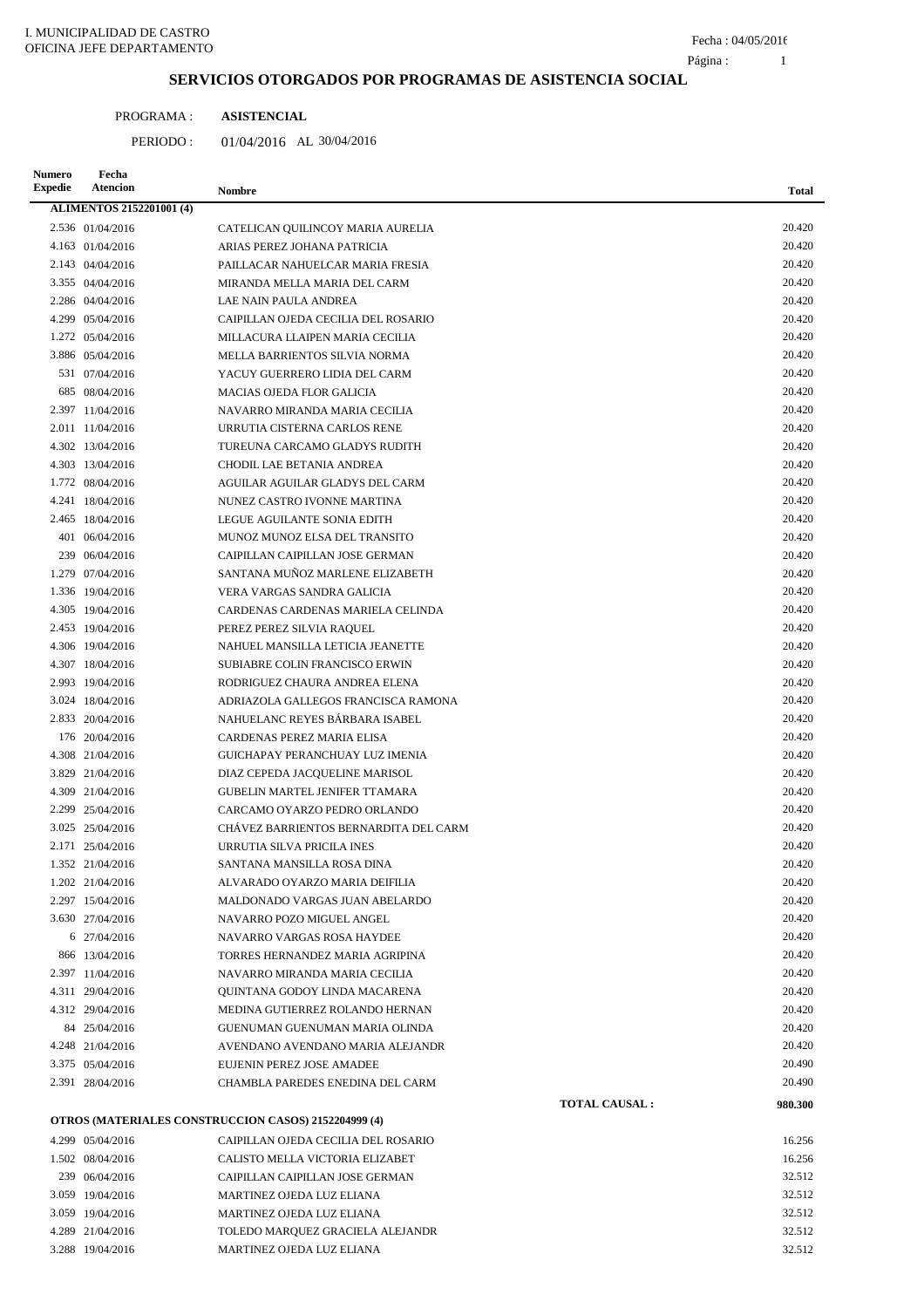#### 2 Página :

# **SERVICIOS OTORGADOS POR PROGRAMAS DE ASISTENCIA SOCIAL**

| PROGRAMA: | <b>ASISTENCIAL</b> |
|-----------|--------------------|
|           |                    |

PERIODO: 01/04/2016 AL 30/04/2016

| <b>Numero</b><br><b>Expedie</b> | Fecha<br>Atencion                        | <b>Nombre</b>                                   |                      | <b>Total</b>     |
|---------------------------------|------------------------------------------|-------------------------------------------------|----------------------|------------------|
|                                 | 1.179 21/04/2016                         | DIAZ SANCHEZ ANA DELIA                          |                      | 33.080           |
|                                 | 4.299 05/04/2016                         | CAIPILLAN OJEDA CECILIA DEL ROSARIO             |                      | 34.090           |
|                                 | 1.502 08/04/2016                         | CALISTO MELLA VICTORIA ELIZABET                 |                      | 34.090           |
|                                 | 239 06/04/2016                           | CAIPILLAN CAIPILLAN JOSE GERMAN                 |                      | 34.090           |
|                                 | 4.301 06/04/2016                         | <b>GARAY BAEZ MARIA ESTELVIN</b>                |                      | 41.350           |
|                                 | 1.179 21/04/2016                         | DIAZ SANCHEZ ANA DELIA                          |                      | 43.008           |
|                                 | 1.897 11/04/2016                         | AGUERO LUCERO CLAUDIA PAOLA                     |                      | 43.148           |
|                                 | 4.305 19/04/2016                         | CARDENAS CARDENAS MARIELA CELINDA               |                      | 48.768           |
|                                 | 2.833 20/04/2016                         | NAHUELANC REYES BÁRBARA ISABEL                  |                      | 48.768           |
|                                 | 2.608 29/04/2016                         | TECA TECA PAOLA DEL CARM                        |                      | 48.768           |
|                                 | 3.223 04/04/2016                         | GUEICO CHICUY AURELIA DEL CARM                  |                      | 48.790           |
|                                 | 3.768 06/04/2016                         | CERPA OLIVA MARIA                               |                      | 48.790           |
|                                 | 4.206 07/04/2016                         | LONCOMILLA OJEDA MARIA CECILIA                  |                      | 49.312           |
|                                 | 1.227 25/04/2016                         | <b>GUEICO GUEICO MARGARIT DE LOS A</b>          |                      | 49.312           |
|                                 | 84 25/04/2016                            | GUENUMAN GUENUMAN MARIA OLINDA                  |                      | 59.668           |
|                                 | 4.298 04/04/2016                         | ALARCON CARDENAS ORLANDO DEL CARMEN             |                      | 61.640           |
|                                 | 4.301 06/04/2016                         | <b>GARAY BAEZ MARIA ESTELVIN</b>                |                      | 61.640           |
|                                 | 2.959 07/04/2016                         | GUICHAQUEL CARRERA MARIA ESTELVIN               |                      | 62.025           |
|                                 | 1.070 08/04/2016                         | VASQUEZ DURAN SANDRA HERMINIA                   |                      | 68.306           |
|                                 | 2.792 01/04/2016                         | VELASQUEZ CARCAMO IRMA DEL CARM                 |                      | 73.968           |
|                                 | 4.300 06/04/2016                         | MANSILLA GOMEZ LUIS RICARDO                     |                      | 82.700           |
|                                 | 2.959 07/04/2016                         | GUICHAQUEL CARRERA MARIA ESTELVIN               |                      | 92.460           |
|                                 | 4.206 07/04/2016                         | LONCOMILLA OJEDA MARIA CECILIA                  |                      | 97.580           |
|                                 | 1.897 11/04/2016                         | AGUERO LUCERO CLAUDIA PAOLA                     |                      | 97.580           |
|                                 | 4.304 15/04/2016                         | ARROEZ GOMEZ LIDUVINA DEL CARM                  |                      | 99.500           |
|                                 | 4.305 19/04/2016                         | CARDENAS CARDENAS MARIELA CELINDA               |                      | 102.270          |
|                                 | 2.608 29/04/2016                         | TECA TECA PAOLA DEL CARM                        |                      | 110.967          |
|                                 | 4.300 06/04/2016                         | MANSILLA GOMEZ LUIS RICARDO                     |                      | 121.975          |
|                                 | 4.300 06/04/2016                         | MANSILLA GOMEZ LUIS RICARDO                     |                      | 132.380          |
|                                 | 2.959 07/04/2016                         | GUICHAQUEL CARRERA MARIA ESTELVIN               |                      | 146.370          |
|                                 |                                          |                                                 | <b>TOTAL CAUSAL:</b> | 2.271.465        |
|                                 | PASAJES FLETES Y BODEGAJE 2152208007 (4) |                                                 |                      |                  |
|                                 | 1.140 25/04/2016                         | CARCAMO NEUN ALEJANDR LUISA                     |                      | 13.000           |
|                                 |                                          |                                                 | <b>TOTAL CAUSAL:</b> | 13.000           |
|                                 |                                          | PROD. FARMACEUTICOS MEDICAMENTOS 2152204004 (4) |                      |                  |
|                                 | 2.058 11/04/2016                         | BARRIENTOS PEREZ MARIA ESMELIND                 |                      | $\mathbf{0}$     |
|                                 | 2.524 21/04/2016                         | PAREDES TRIVINO CAROLA VALERIA                  |                      | $\bf{0}$         |
|                                 | 4.310 26/04/2016                         | NUÑEZ OLIVA MARINA SCARLETT                     |                      | $\boldsymbol{0}$ |
|                                 | 1.502 08/04/2016                         | CALISTO MELLA VICTORIA ELIZABET                 |                      | 15.980           |
|                                 | 1.448 18/04/2016                         | NAIN NAIN JUAN MANUEL                           |                      | 25.806           |
|                                 | 4.264 21/04/2016                         | ANDRADE ANDRADE GLORIA DEL CARM                 |                      | 25.806           |
|                                 | 4.308 21/04/2016                         | GUICHAPAY PERANCHUAY LUZ IMENIA                 |                      | 25.806           |
|                                 | 1.328 21/04/2016                         | PAREDES BORQUEZ PATRICIA NICOLE                 |                      | 25.806           |
|                                 | 1.162 04/04/2016                         | CHIGUAY MILLAQUIEN MARIA ORFELIA                |                      | 25.806           |
|                                 | 4.179 07/04/2016                         | BARRIA ZAMBRANO MARIA BELEN                     |                      | 26.370           |
|                                 | 4.305 19/04/2016                         | CARDENAS CARDENAS MARIELA CELINDA               |                      | 26.370           |
|                                 | 3.059 19/04/2016                         | MARTINEZ OJEDA LUZ ELIANA                       |                      | 32.512           |
|                                 | 1.635 11/04/2016                         | CRETTON HERRERA ZUNILDA NIEVES                  |                      | 38.715           |
|                                 | 3.758 07/04/2016                         | AGUILA MILLAPANI YENIFER DEL CARM               |                      | 43.950           |
|                                 | 4.250 18/04/2016                         | AGUILAR AGUILA JOSE ENERICO                     |                      | 51.612           |
|                                 | 2.845 01/04/2016                         | GUICHAPAY ALVARADO CANDELARIA                   |                      | 64.515           |
|                                 |                                          |                                                 | <b>TOTAL CAUSAL:</b> | 429.054          |
|                                 | <b>SOLICITUD INF.SOCIAL</b>              |                                                 |                      |                  |
|                                 | 3.471 12/04/2016                         | HERNANDEZ CONTRERAS LUIS MARTIN                 |                      | $\mathbf{0}$     |
|                                 |                                          |                                                 | <b>TOTAL CAUSAL:</b> | $\bf{0}$         |
|                                 | URNAS 2152401007002 (4)                  |                                                 |                      |                  |
|                                 | 660 27/04/2016                           | TEIGUEL ALVARADO CLAUDIA LORENA                 |                      | 80.000           |